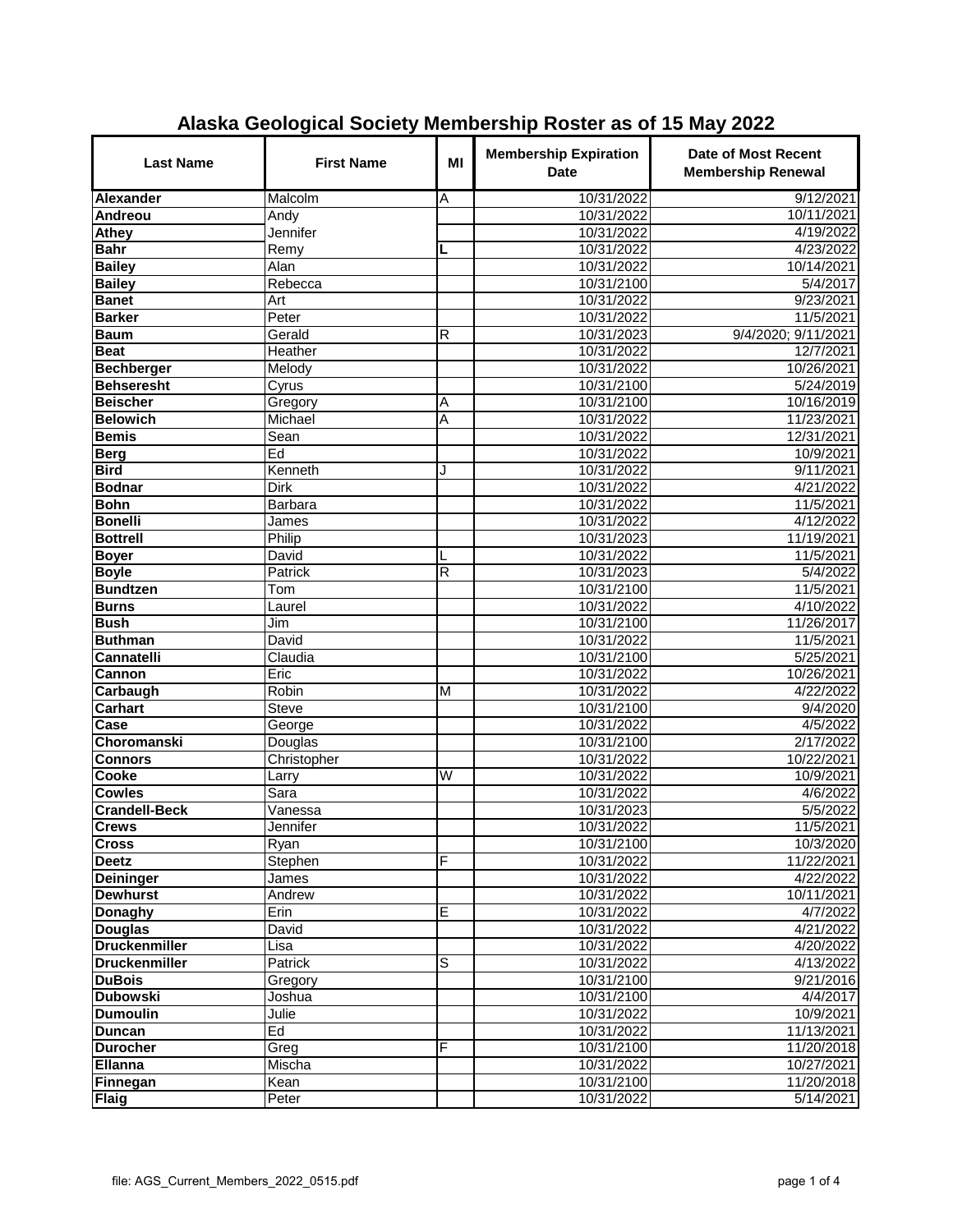| <b>Last Name</b>   | <b>First Name</b> | MI | <b>Membership Expiration</b><br><b>Date</b> | Date of Most Recent<br><b>Membership Renewal</b> |
|--------------------|-------------------|----|---------------------------------------------|--------------------------------------------------|
| Foreman            | Jennafer          |    | 10/31/2022                                  | 5/14/2021                                        |
| Ford               | Grace             |    | 10/31/2022                                  | 4/14/2022                                        |
| Frankforter        | <b>Matt</b>       |    | 10/31/2100                                  | 1/30/2018                                        |
| Garrard            | Richard           | Α  | 10/31/2022                                  | 10/14/2021                                       |
| Gierymski          | Christopher       | Т  | 10/31/2022                                  | 4/22/2022                                        |
| Gillis             | Robert            |    | 10/31/2022                                  | 4/21/2022                                        |
| <b>Goebel</b>      | <b>Evelyn</b>     |    | 10/31/2100                                  | 7/11/2018                                        |
| Gooley             | Jared             |    | 10/31/2022                                  | 10/14/2021                                       |
| Gregersen          | Laura             |    | 10/31/2022                                  | 9/12/2021                                        |
| Gregovich          | Andrew            |    | 10/31/2022                                  | 5/16/2021                                        |
| Grunwald           | Daniel            |    | 10/31/2100                                  | 9/1/2017                                         |
| Guhl               | Meredith          |    | 10/31/2022                                  | 10/31/2021                                       |
| <b>Hamilton</b>    | Thomas            | D  | 10/31/2022                                  | 11/5/2021                                        |
| <b>Hannon</b>      | Renee             |    | 10/31/2100                                  | 9/12/2021                                        |
| <b>Haralson</b>    | <b>Marlee</b>     | D  | 10/31/2022                                  | 4/7/2022                                         |
| <b>Hartz</b>       | Raesha            |    | 10/31/2100                                  | 11/20/2018                                       |
| Harun              | Nina              |    | 10/31/2022                                  | 4/12/2022                                        |
| <b>Helmold</b>     | Ken               |    | 10/31/2100                                  | 12/14/2018                                       |
| <b>Hendricks</b>   | Michael           | D  | 10/31/2022                                  | 4/12/2022                                        |
| <b>Herriott</b>    | <b>Trystan</b>    |    | 10/31/2022                                  | 4/18/2022                                        |
| Hill               | Daniel            |    | 10/31/2100                                  | 12/13/2018                                       |
| <b>Houseknecht</b> | David             |    | 10/31/2022                                  | 10/10/2021                                       |
| <b>Hughson</b>     | Kynan             |    | 10/31/2022                                  | 4/8/2022                                         |
| <b>Hults</b>       | Chad              | P  | 10/31/2100                                  | 11/20/2018                                       |
| <b>Humphreys</b>   | Robert            |    | 10/31/2022                                  | 10/13/2021                                       |
| <b>Hupp</b>        | Douglas           |    | 10/31/2022                                  | 9/15/2021                                        |
| <b>Ilhan</b>       | Ibrahim           |    | 10/31/2022                                  | 7/19/2021                                        |
| <b>Itter</b>       | David             |    | 10/31/2022                                  | 10/20/2021                                       |
| Javed              | Khawaja           | Α  | 10/31/2022                                  | 3/31/2022                                        |
| Johnson            | Peter             |    | 10/31/2022                                  | 11/23/2021                                       |
| Karl               | Susan             |    | 10/31/2022                                  | 11/16/2021                                       |
| Kattenhorn         | Simon             |    | 10/31/2022                                  | 5/14/2021                                        |
| <b>Keith</b>       | Cody              | D  | 10/31/2022                                  | 4/13/2022                                        |
| Kern               | Amanda            | L  | 10/31/2022                                  | 11/5/2021                                        |
| Kidanu             | Shishay           |    | 10/31/2022                                  | 10/19/2021                                       |
| King               | Sarah             |    | 10/31/2023                                  | 4/23/2021; 10/6/2021                             |
| <b>Kirschner</b>   | Khristina         |    | 10/31/2022                                  | 10/9/2021                                        |
| <b>Kirschner</b>   | Roland            |    | 10/31/2022                                  | 5/26/2021                                        |
| Kohl               | Anna              |    | 10/31/2022                                  | 10/12/2021                                       |
| Kopp               | Richard           | Α  | 10/31/2100                                  | 9/15/2016                                        |
| <b>Kremer</b>      | Marguerite        |    | 10/31/2022                                  | 10/9/2021                                        |
| <b>Kuhle</b>       | Cameron           |    | 10/31/2022                                  | 3/22/2022                                        |
| <b>Kushner</b>     | David             | S  | 10/31/2022                                  | 4/3/2022                                         |
| <b>Kusnir</b>      | Erick             |    | 10/31/2022                                  | 4/17/2022                                        |
| Landmesser         | Chip              |    | 10/31/2100                                  | 10/16/2016                                       |
| LePain             | David             |    | 10/31/2100                                  | 11/9/2020                                        |
| Levinson           | Richard           | Α  | 10/31/2022                                  | 10/9/2021                                        |
| Lockwood           | Mark              | s. | 10/31/2100                                  | 9/16/2019                                        |
| Loskutoff          | Bill              |    | 10/31/2100                                  | 11/23/2019                                       |
| Lund               | Bryan             |    | 10/31/2022                                  | 10/11/2021                                       |
| <b>Mabry</b>       | Monte             |    | 10/31/2100                                  | 9/17/2019                                        |
| Macdonald          | Miles             |    | 10/31/2022                                  | 11/11/2021                                       |
| Marshall Jr.       | Thomas            | R  | 10/31/2100                                  | 11/1/2100                                        |
| <b>Massey</b>      | Ryan              |    | 10/31/2100                                  | 8/11/2017                                        |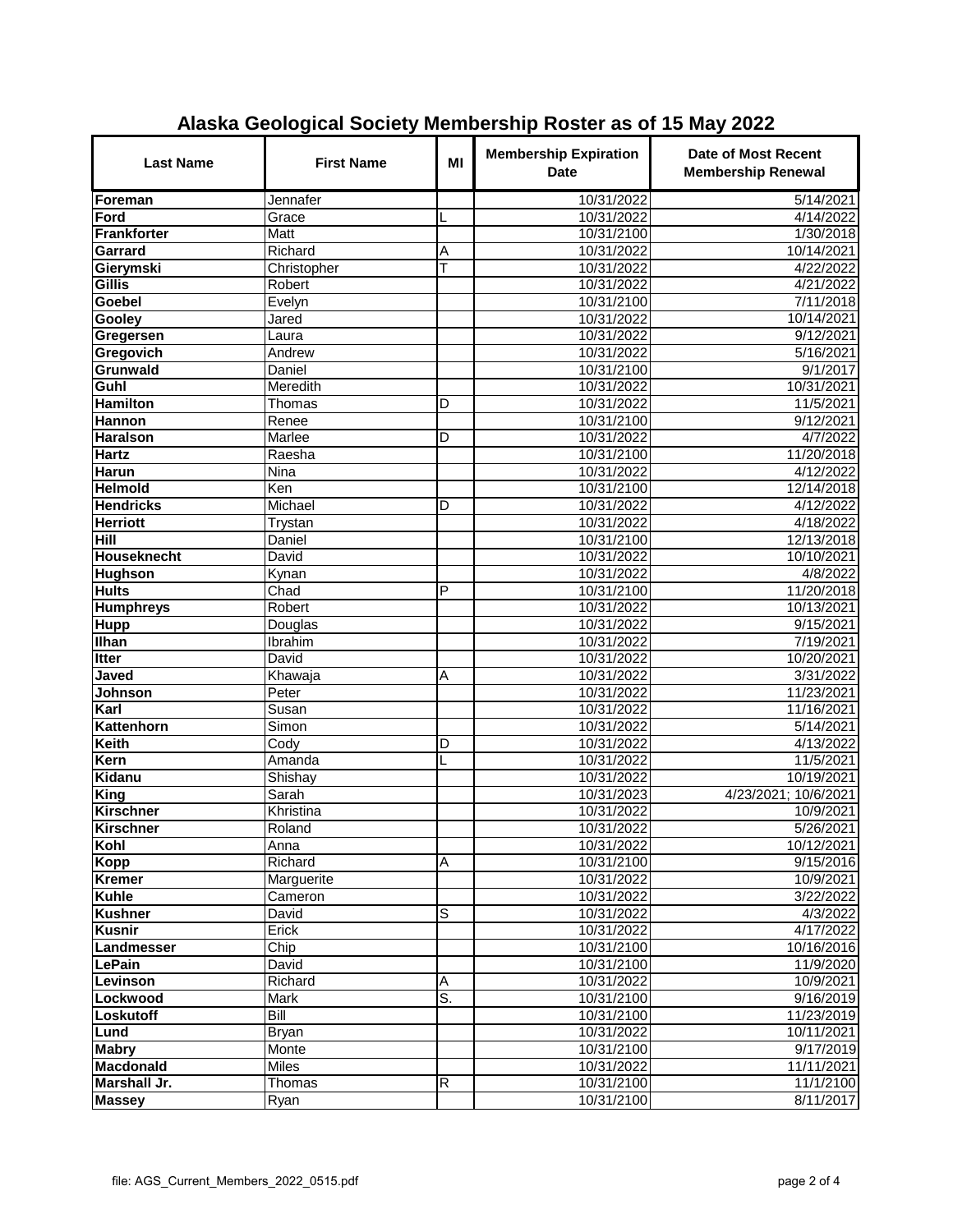| <b>Last Name</b>           | <b>First Name</b> | MI                      | <b>Membership Expiration</b><br><b>Date</b> | <b>Date of Most Recent</b><br><b>Membership Renewal</b> |
|----------------------------|-------------------|-------------------------|---------------------------------------------|---------------------------------------------------------|
| <b>Masterson</b>           | <b>Dallam</b>     |                         | 10/31/2022                                  | 11/25/2021                                              |
| <b>Matthieu</b>            | Marcia            |                         | 10/31/2022                                  | 4/17/2022                                               |
| <b>McCarthy</b>            | Paul              | J                       | 10/31/2022                                  | 4/7/2022                                                |
| <b>McGimsey</b>            | Debra             |                         | 10/31/2022                                  | 5/17/2021                                               |
| <b>Miller</b>              | Marti             |                         | 10/31/2022                                  | 11/5/2021                                               |
| <b>Mongrain</b>            | Jacob             |                         | 10/31/2100                                  | 5/8/2018                                                |
| <b>Moore</b>               | Cynthia           |                         | 10/31/2022                                  | 3/19/2022                                               |
| <b>Moore</b>               | Thomas            |                         | 10/31/2022                                  | 4/22/2022                                               |
| Morahan                    | George            | Т                       | 10/31/2022                                  | 10/18/2021                                              |
| <b>Morgan</b>              | <b>Kirk</b>       |                         | 10/31/2022                                  | 10/11/2021                                              |
| Mull                       | Gil               |                         | 10/31/2100                                  | 11/1/2100                                               |
| <b>Nadin</b>               | Elisabeth         |                         | 10/31/2022                                  | 4/8/2022                                                |
| <b>Nelson</b>              | Kristen           |                         | 10/31/2022                                  | 11/5/2021                                               |
| <b>Newman</b>              | Richard           | С                       | 10/31/2022                                  | 10/16/2021                                              |
| <b>Nichols</b>             | Sarah             |                         | 10/31/2022                                  | 10/11/2021                                              |
| <b>Niglio</b>              | Lou               |                         | 10/31/2022                                  | 9/23/2021                                               |
| <b>Opstad</b>              | Erik              | A                       | 10/31/2100                                  | 11/26/2018                                              |
| O'Shay                     | <b>Justin</b>     |                         | 10/31/2022                                  | 11/5/2021                                               |
| <b>Paddock</b>             | Spencer           |                         | 10/31/2022                                  | 10/15/2021                                              |
| <b>Parmelee (Nitzberg)</b> | Katie             |                         | 10/31/2022                                  | 10/12/2021                                              |
| Pasch                      | Anne              | D                       | 10/31/2100                                  | 2/14/2019                                               |
| <b>Perfetta</b>            | Patrick           | J                       | 10/31/2022                                  | 11/21/2021                                              |
| <b>Pessel</b>              | Garnett           | Η                       | 10/31/2100                                  | 11/1/2100                                               |
| <b>Peterson</b>            | Robert            | Π                       | 10/31/2022                                  | 11/5/2021                                               |
| <b>Phillips</b>            | Sandra            |                         | 10/31/2022                                  | 7/23/2021                                               |
| Plawman                    | Tom               |                         | 10/31/2022                                  | 9/11/2021                                               |
| Poole                      | David             |                         | 10/31/2100                                  | 1/12/2018                                               |
| Ramstad                    | Corey             |                         | 10/31/2022                                  | 4/22/2022                                               |
| <b>Retherford</b>          | Robert            |                         | 10/31/2100                                  | 5/18/2021                                               |
| <b>Rickards</b>            | Benjamin          | т                       | 10/31/2022                                  | 4/21/2021                                               |
| Riordan                    | Nicholas          |                         | 10/31/2100                                  | 11/18/2018                                              |
| <b>Robbins</b>             | Douglas           | S                       | 10/31/2022                                  | 9/12/2021                                               |
| <b>Sacks</b>               | Alison            |                         | 10/31/2022                                  | 10/1/2021                                               |
| <b>Salsbury</b>            | John              | т                       | 10/31/2022                                  | 4/20/2022                                               |
| <b>Scheirer</b>            | Allegra           | $\overline{\mathsf{H}}$ | 10/31/2022                                  | 10/10/2021                                              |
| <b>Schmidt</b>             | Jeanine           | M                       | 10/31/2022                                  | 12/3/2021                                               |
| <b>Schraer</b><br>Schraer  | Cynthia<br>David  |                         | 10/31/2100                                  | 10/9/2019                                               |
|                            |                   |                         | 10/31/2100                                  | 10/22/2019                                              |
| Shellenbaum                | Diane             |                         | 10/31/2022                                  | 9/11/2021                                               |
| <b>Sherwood</b>            | Kirk              | W                       | 10/31/2100                                  | 10/25/2019                                              |
| <b>Shifflett</b>           | Jeanie            |                         | 10/31/2022                                  | 5/14/2021                                               |
| <b>Siwiec</b>              | Benjamin          |                         | 10/31/2022                                  | 11/23/2021                                              |
| <b>Skutca</b>              | Joseph            |                         | 10/31/2022                                  | 10/6/2021                                               |
| <b>Smith</b>               | Larry             | J                       | 10/31/2022                                  | 9/11/2021                                               |
| <b>Smith</b>               | Michael           |                         | 10/31/2100                                  | 9/11/2021                                               |
| Sokolov                    | Barbara           | J                       | 10/31/2100                                  | 11/1/2100                                               |
| <b>Stanley</b>             | Rick              |                         | 10/31/2100                                  | 10/18/2018                                              |
| <b>Stevens</b>             | DeAnne            |                         | 10/31/2022                                  | 5/14/2021                                               |
| <b>Stillens Vin Zant</b>   | Leah              |                         | 10/31/2022                                  | 4/22/2022                                               |
| <b>Strauss</b>             | Justin            | V                       | 10/31/2100                                  | 1/12/2022                                               |
| <b>Summerfield</b>         | Aaron             | K                       | 10/31/2022                                  | 1/25/2022                                               |
| Tan                        | Darren            | $\overline{P}$          | 10/31/2022                                  | 4/15/2022                                               |
| <b>Taylor</b>              | Peter             |                         | 10/31/2022                                  | 11/12/2021                                              |
| <b>Teller</b>              | Steve             |                         | 10/31/2022                                  | 4/22/2022                                               |